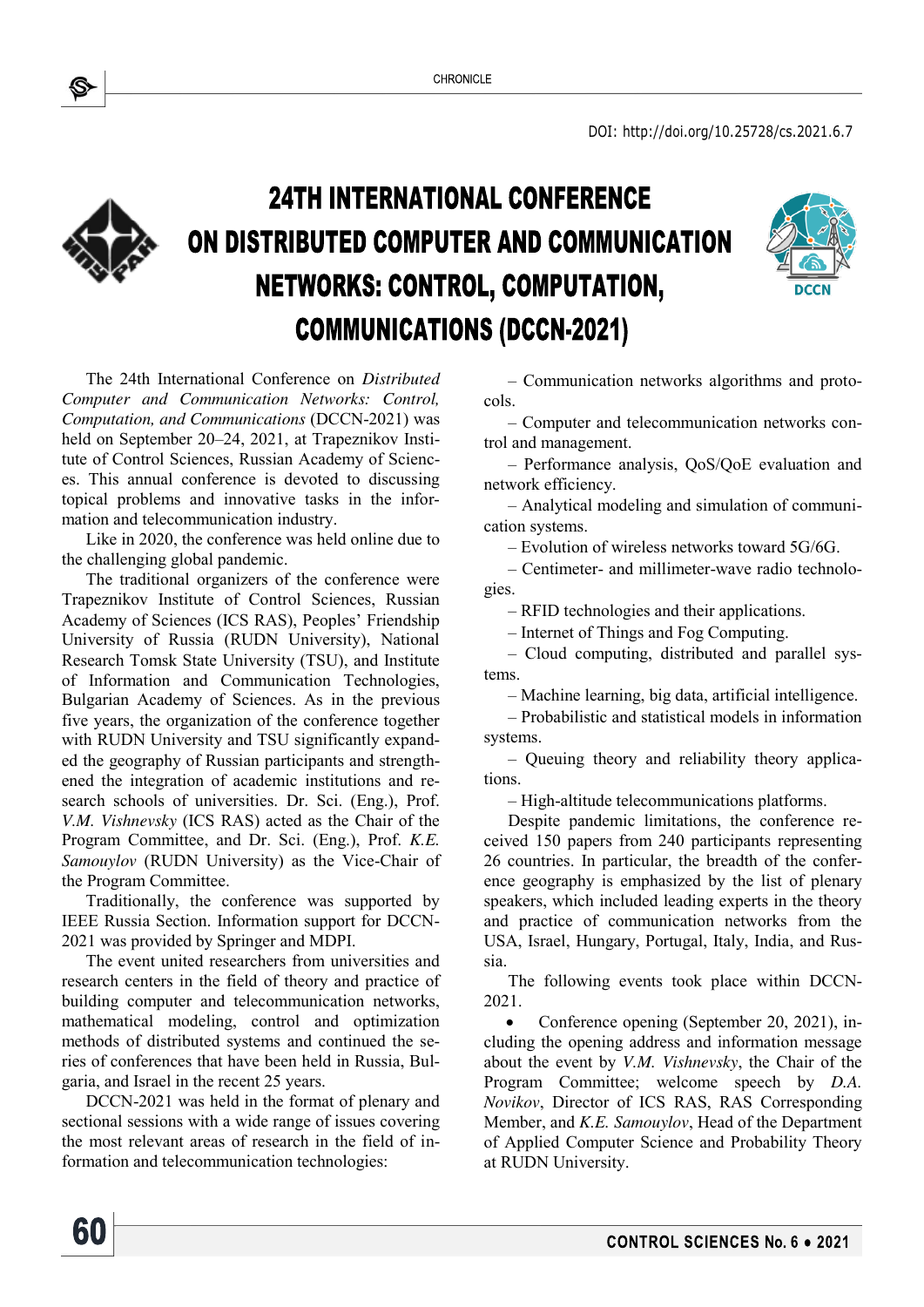

 Plenary session (September 20–21, 2021) with the papers on actual problems presented by leading Russian and foreign researchers:

– *D. Selvamuthu* (India) "Performance Analysis of DRX Mechanism in LTE-A Networks using Markov Modeling." The problem of prolonging the life cycle of smartphone batteries was considered. As noted, modern devices use *Discontinuous Reception* (DRX) mechanism for energy saving. Recommendations were provided to achieve the minimum power consumption of the device using the mechanism.

– *E. Levner* (Israel) and *V. Vishnevsky* (Russia) "Recent Advances in Scheduling Theory and Applications in Robotics and Communications." The survey's main focus was on the latest achievements in scheduling theory and a wide range of its new applications: from cloud computing to robots and communication networks. The authors' view on current trends and acute problems and limitations inherent in this promising area of research was presented.

– *L. Correia* (Portugal) "Bridging 5G to 6G Networks: Problems and Challenges." The paper discussed the problems of mobile and wireless networks that have not been solved when implementing 5G networks. These problems should be properly considered when designing 6G networks. The need for further network virtualization and continued research on cloud computing was emphasized. The existing physical constraints (network bandwidth) were considered to address these issues and limitations of service devices (latency).

– *J. Sztrik* (Hungary) "Recent Results in Performance Modelling of Finite-Source Retrial Queues with Collisions and Their Applications." The author surveyed modern achievements in the models of finitesource retrial queues with collisions. Some examples were provided to illustrate the accuracy and area of applicability of the asymptotic method for studying the probability distribution of retrials.

– *K. Trivedi* (USA) "Software Fault Tolerance via Environmental Diversity." The paper discussed the fault-tolerance problem of software systems in the light of ensuring their high reliability. Software errors were classified; methods to reduce the damage from software errors were described; examples of existing systems involving these methods were provided.

– *G. Araniti* (Italy) "Towards 6G Non-Terrestrial Networks." The concept of *non-terrestrial networks* (*NTN*) was presented, and their properties allowing future generations of telecommunication networks to meet users' expectations better were considered. The latest developments and ongoing research in this field were described, and the still open problems were discussed. The importance of using non-terrestrial networks for building next-generation wireless communication networks was highlighted.

 Sectional Sessions (September 21–23, 2021) with over 150 papers presented by researchers from Russian and foreign universities, academia and industry, and research centers. Sectional sessions were grouped into three main thematic areas (tracks):

Track A: Computer and Communication Networks: Architecture, Protocols and Technologies.

Track B: Modeling of Distributed Systems and Networks.

Track C: Distributed Systems Applications.

Please visit the conference website <https://2021.dccn.ru/>for detailed information about the participants and paper abstracts.

 Conference closing (September 24, 2021). In his closing speech, the Chair of the Organizing Committee, *V.M. Vishnevsky*, summarized the event, noting the high level and versatility of the conference papers and the originality of approaches to the problems posed. The Organizing Committee made several official statements:

– The high level of organization and conduct of the conference was noted.

– The conference topics were considered important and applicable to a wide range of problems covering the most relevant research areas in information and telecommunication technologies and the development of science in general.

– The papers presented at the conference were recognized for their high level and diverse nature. The authors were noted for a deep analysis of the state-ofthe-art research in the theory and practice of building computer and telecommunication networks, mathematical modeling, information-telecommunication technologies, methods of management and optimization of distributed systems, and forecast of their development for the coming years.

– The conference Organizing Committee was decided to promote further expansion of scientific contacts with representatives of universities, academia and industry, and research centers, in Russia and neighbor and faraway countries, to cooperate in the field of information and telecommunication technologies, information exchange, development of new research methods, etc.

– Sincere gratitude was expressed to the coorganizers of the conference: Peoples' Friendship University of Russia (RUDN), National Research Tomsk State University, and Institute of Information and Communication Technologies, Bulgarian Academy of Sciences.